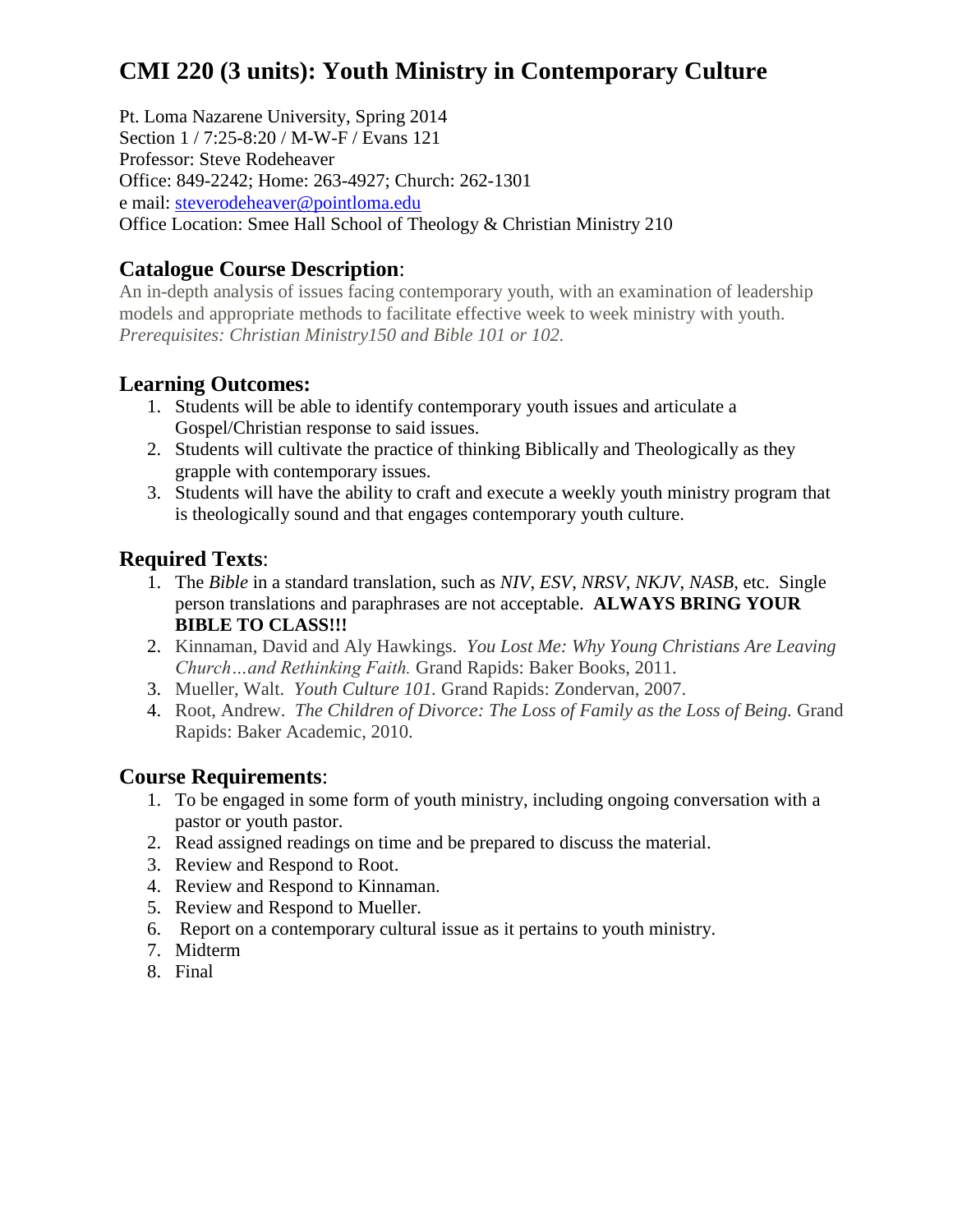# **ACADEMIC ACCOMMODATIONS:**

While all students are expected to meet the minimum academic standards for completion of this course as established by the instructor, students with disabilities may require academic accommodations. At Point Loma Nazarene University, students requesting academic accommodations must file documentation with the Disability Resource Center (DRC), located in the Bond Academic Center. Once the student files documentation, the Disability Resource Center will contact the student's instructors and provide written recommendations for reasonable and appropriate accommodations to meet the individual learning needs of the student. This policy assists the University in its commitment to full compliance with Section 504 of the Rehabilitation Act of 1973, the Americans with Disabilities (ADA) Act of 1990, and ADA Amendments Act of 2008, all of which prohibit discrimination against students with disabilities and guarantees all qualified students equal access to and benefits of PLNU programs and activities.

#### **Integrity:**

Academic dishonesty will not be tolerated. Please consult the school catalog under the heading of Academic Honesty to learn the professor's intended policy regarding student dishonesty in academic work.

#### **Inclusive Language:**

Additionally, the PLNU School of Theology and Christian Ministry is committed to the equality of women and men. Recognizing that people have often used language in ways that imply the exclusion or inferiority of women, the department urges students, faculty and staff to avoid sexist language in public discourse, in classroom discussions and especially in their writings.

| Week/Days                 | Monday                        | Wednesday | Friday |
|---------------------------|-------------------------------|-----------|--------|
| Week 1<br>Jan. 14, 15, 17 | Monday Tuesday                |           |        |
| Week 2<br>Jan. 20, 22, 24 | No Class!!!<br><b>MLK Day</b> |           |        |
| Week 3<br>Jan. 27, 29, 31 |                               |           |        |
| Week 4<br>Feb. 3, 5, 7    |                               |           |        |
| Week 5<br>Feb. 10, 12, 14 |                               |           |        |
| Week 6<br>Feb. 17, 19, 21 |                               |           |        |
| Week 7<br>Feb. 24, 26, 28 |                               |           |        |

# **Class Schedule and Assignments**: